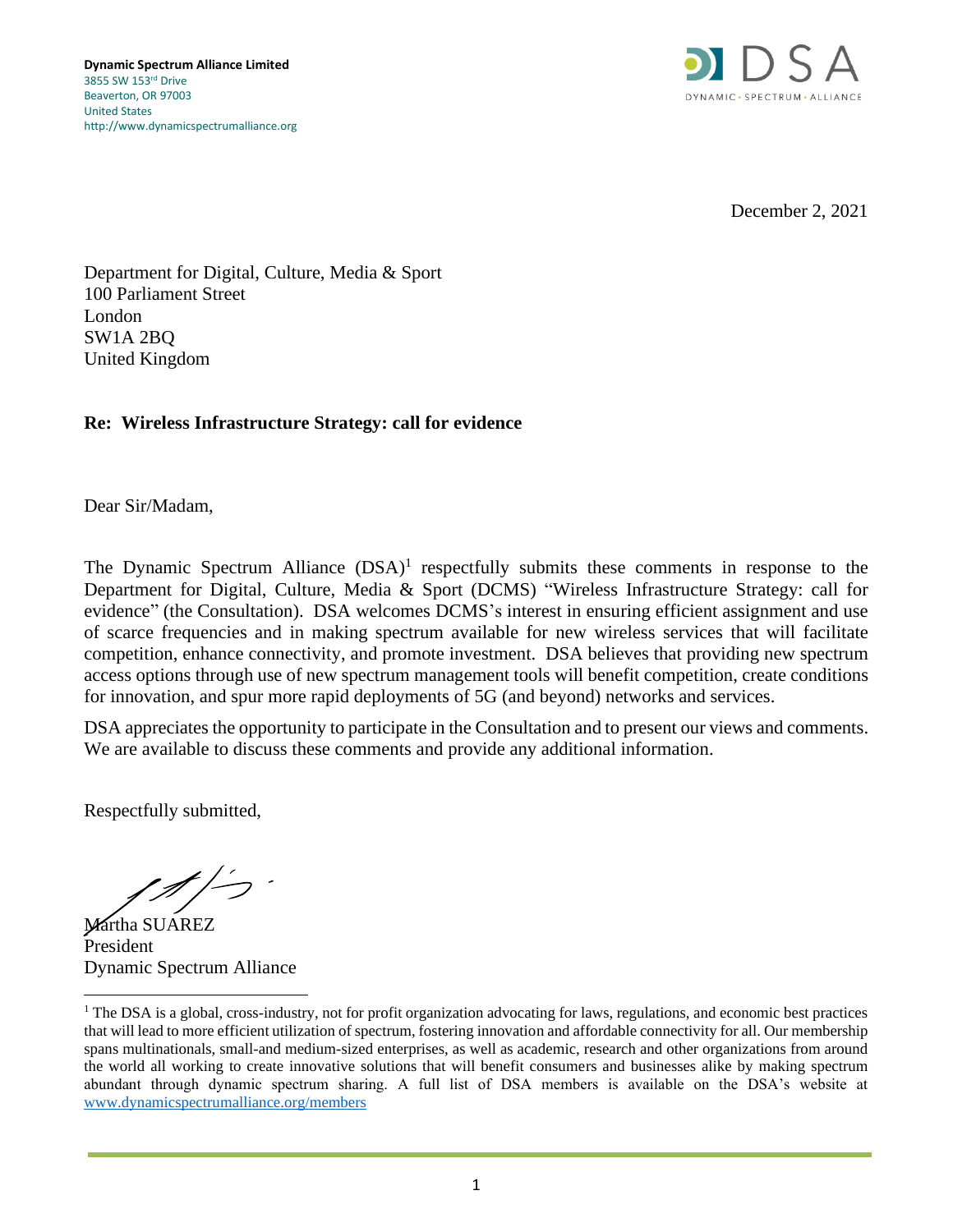

### **DSA COMMENTS**

#### **A. Introduction**

DSA recommends that telecommunications regulators worldwide take a balanced approach between licensed, unlicensed, and lightly licensed when allocating spectrum to wireless broadband services. An unbalanced approach may have the unintended consequence of creating an artificial scarcity, which could, in turn, increase the cost of broadband access. Licensed and unlicensed spectrum bands will both play important and complementary roles in the delivery of advanced 5G services and that coordinated shared spectrum should be considered in spectrum planning. As part of spectrum planning, DSA also supports spectrum sharing that will lead to the more efficient utilization of spectrum and foster innovation and affordable connectivity for all. The opportunities made possible by spectrum sharing go beyond the economy, facilitating the evolution of the ecosystem as the potential for new use cases expands and large-scale applications are realized.

In the whitepaper entitled "Automated Frequency Coordination - An established tool for modern spectrum management,"<sup>2</sup> DSA makes the case that the use of databases to coordinate spectrum assignments has evolved significantly since its first introduction, but at its heart, it is nothing new. The basic steps are the same as in a manual coordination process or where a regulator assesses the opportunities for local licensing on a case-by-case basis. However, what is new includes:

(1) Surging consumer demand for wireless connectivity and hence the need to intensively share underutilized frequency bands;

(2) Significant improvements in the computation power to efficiently and rapidly run advanced propagation analysis and coordinate devices and users in near real-time; and

<sup>2</sup> http://dynamicspectrumalliance.org/wp-content/uploads/2019/03/DSA\_DB-Report\_Final\_03122019.pdf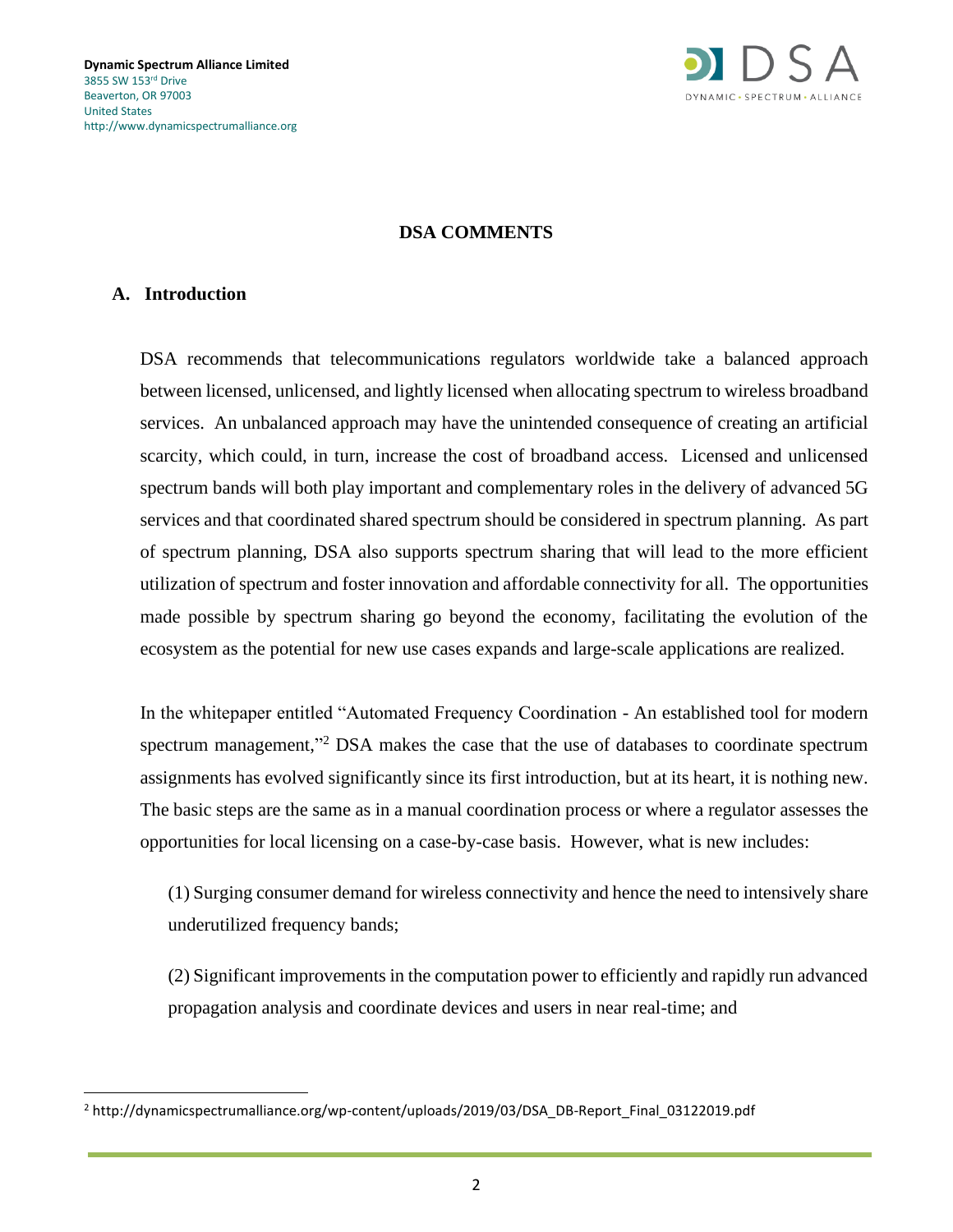

(3) More agile wireless equipment that can interact directly with dynamic frequency coordination databases.

There is no question that today we have the technical ability to automate frequency coordination and thereby lower transaction costs, use spectrum more efficiently, speed time-to-market for new services, protect incumbents from interference with greater certainty, and generally expand the supply of wireless connectivity that is fast becoming, like electricity, a critical input for most other industries and economic activity. Increasing spectrum access by a wide range of new users, including vertical sectors, will result in increased and more rapid deployment of new networks and services. The introduction of new licensing options supported by automated dynamic spectrum sharing technology is the best path to support such deployments.

### **B. Background on Spectrum Sharing in the 3.55-3.70 GHz Band in the United States**

DSA would like to highlight some real applications that have been developed in the United States as a result of the commercial deployment of the 3.5 GHz Citizens Broadband Radio Service (CBRS) authorized by the Federal Communications Commission (FCC) in January 2020 – a major milestone for automated spectrum sharing.

Under the CBRS regulatory framework, the spectrum access system (SAS) coordinates CBRS frequency use and manages coexistence among the three tiers of access: 1) incumbent (e.g., navy radar and commercial fixed satellite services), 2) priority access licensed (PAL), and 3) general authorized access (GAA). The environmental sensing capability (ESC) network detects incumbent naval radar use of the band and alerts the SAS to move new terrestrial commercial operations to non-interfering channels. The SAS also interfaces with the FCC's Universal Licensing System (ULS) to obtain information about Fixed Satellite Service (FSS) incumbents and grandfathered fixed wireless systems. Using this information, the SAS is able to calculate aggregate interference from new commercial users to incumbents and enforce protection of these systems. In the twenty three months of commercial operational experience, no incumbents have reported interference from new CBRS users, demonstrating the effectiveness of SAS management of the band.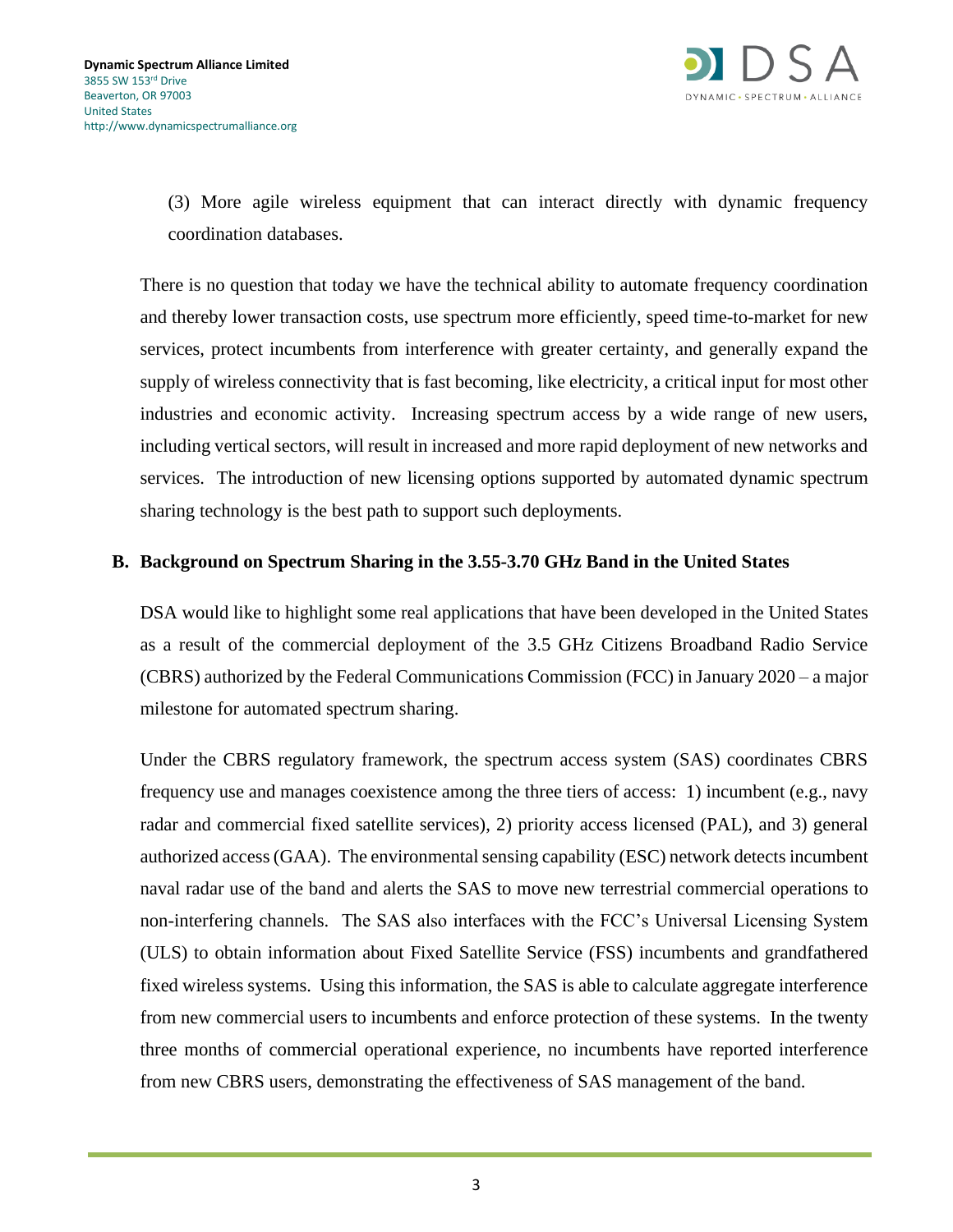

New commercial users in the CBRS band have multiple options for accessing this 150 MHz of spectrum:

a) Acquisition of a PAL in the FCC's 2020 CBRS auction where use-or-share rights for county-based licenses were offered;

b) Use of the GAA tier, which does not require an individual license to operate, but does require use of certified equipment and connectivity to a SAS to receive a spectrum grant for operations with a particular transmit power and antenna orientation at a specific location and height; or

c) Leased rights from a PAL license holder.

Based on the type of device (fixed or personal/ portable) and its coordinates, information about the transmitter's location and operating parameters, and the technical rules the regulator puts in place to protect incumbents and/or adjacent users from harmful interference, the SAS calculation engine determines the list of available channels at the PAL's and/or GAA's device location and its maximum permissible radiated power. As described above, the SAS not only coordinates protection of incumbent users from new commercial operations, but also manages the assignment of frequencies to PAL and GAA users, protection of PAL operations, and co-existence among GAA users to maximize spectrum efficiency and provide deterministic access for all users. The automated SAS process provides near real-time management of the CBRS band, speeding timeto-market while minimizing uncertainty and administrative burdens.

Through this automation of shared spectrum, a whole host of private wireless network opportunities, from smart energy to smart city, have emerged. From business to leisure, hundreds of smart office, airport and stadium private networks have been deployed using CBRS as the result of having access to spectrum without the need for an individual license. In fact, only a year and a half after receiving authorization for commercial operations, over 187,000 CBRS cell sites have been deployed across the United States with the vast majority of them using the GAA tier. Examples of such deployments include: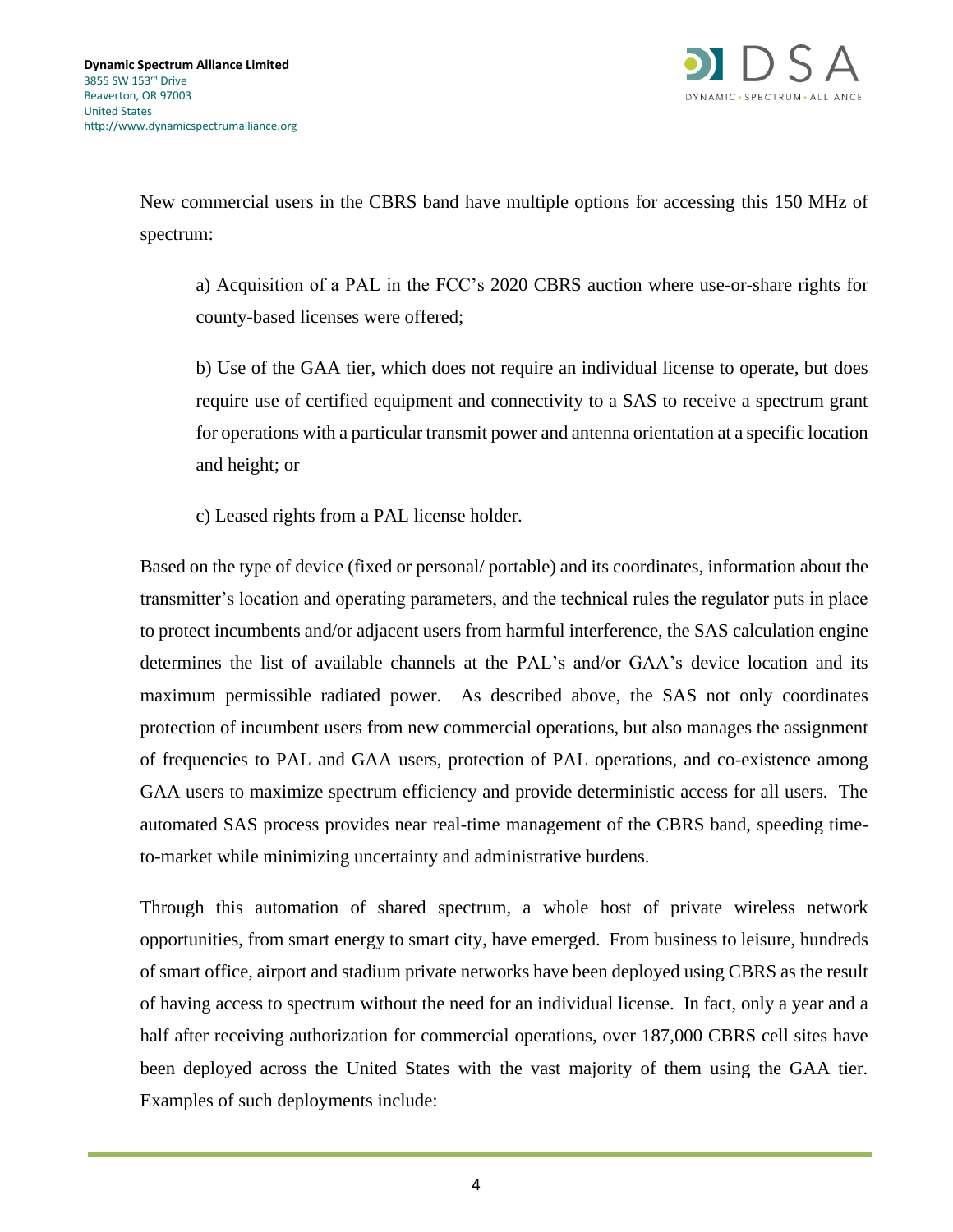

## **1) Retail**

The American Dream Entertainment and Retail Complex in New Jersey has implemented CBRS to cover the entire 3 million square foot venue, servicing over 40 million annual visitors and more than 450 stores. Beyond the mall itself, CBRS has also been used for traffic and parking management, assessing approximately 33,000 parking spaces. Equipping security cameras, digital signage and other systems for both internal and external mall operations, CBRS has proved essential for supporting and enabling interesting such new use cases. This type of infrastructure deployment has proven to be faster and more economic than traditional fixed infrastructure, offering reliable and simple, yet effective means of connectivity.

### **2) Airport**

In Dallas, CBRS has transformed airport communication systems, bringing airport staff and management connections onto the CBRS spectrum. Such deterministic spectrum access is critical in emergency scenarios to cater to higher power requirements and improve coverage. This network supports critical airport communications and coexists with a robust Wi-Fi network.

### **3) Sport stadium**

Angel Stadium in Anaheim, California has adopted CBRS capabilities to support its internal communications, lightening the load on the Wi-Fi system, similar to what Dallas airport has achieved. Since the full commercial deployment of CBRS, they have also been working as a neutral host provider, offering Mobile Network Operators (MNOs) support in managing signal traffic for customers attending events. By not only supporting internal connectivity for both staff and customers but extending this service for the reinforcement of existing MNOs, CBRS has presented the opportunity to eliminate barriers and limitations, providing full, flexible coverage whenever it is needed – even when roaming.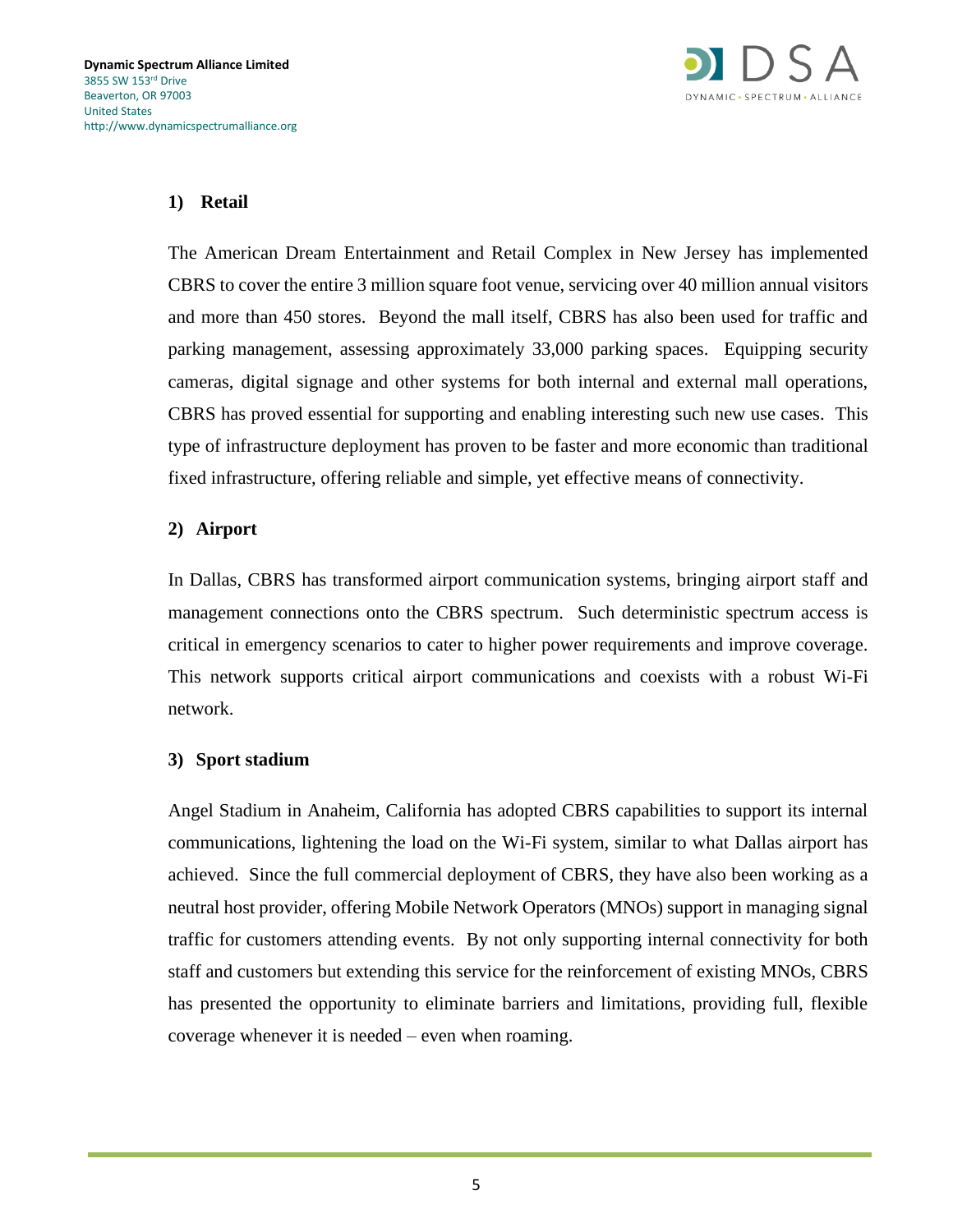

# **4) Rural connectivity**

Fixed Wireless Access providers, also known as Wireless Internet Service Providers (WISPs), are able to harness the newly available CBRS spectrum, tripling the amount of spectrum previously available to them. WISPs, which typically operate in rural areas and have been using this part of the CBRS band for the past 12-15 years, are transitioning older WiMAX and proprietary systems to the new CBRS rules and LTE equipment to expand their reach and improve their service offerings.

As we reflect on the use cases developing across the United States, it is clear that CBRS has revolutionized the ways in which spectrum is utilized to improve connectivity across a diverse number of vertical sectors.<sup>3</sup> DSA believes that adopting a similar spectrum sharing model in the UK will enable more users, including verticals, to access scarce and valuable spectrum resources, leading to lower-costs, lower barriers to entry, and most effective allocation for innovative businesses. This, in turn, enables and encourages competition and innovation by existing service providers as well as new entrants.

# **C. Unlicensed Sharing in the 6 GHz Band**

Another important example of innovative spectrum sharing is the 6 GHz Band, where regulators worldwide are enabling license-exempt Wireless Access Systems/Radio Local Area Networks (WAS/RLAN) use on a shared basis with incumbent services. In the United States, the entire 1200 MHz (5925-7125 MHz) of the 6 GHz Band has been made available for license-exempt use on a shared basis with incumbent services. Two categories of license-exempt devices have been

<sup>&</sup>lt;sup>3</sup> Other examples of CBRS deployments can be found here: [>https://www.lightreading.com/5g/charter-to-start-first-cbrs](https://www.lightreading.com/5g/charter-to-start-first-cbrs-market-buildout-in-2021/d/d-id/769456?itc=lrnewsletter_cabledaily%3c)[market-buildout-in-2021/d/d-id/769456?itc=lrnewsletter\\_cabledaily<;](https://www.lightreading.com/5g/charter-to-start-first-cbrs-market-buildout-in-2021/d/d-id/769456?itc=lrnewsletter_cabledaily%3c) [>https://www.telecompetitor.com/wisps-get-cbrs](https://www.telecompetitor.com/wisps-get-cbrs-range-as-great-as-six-miles-at-100-mbps-speeds/%3c)[range-as-great-as-six-miles-at-100-mbps-speeds/<;](https://www.telecompetitor.com/wisps-get-cbrs-range-as-great-as-six-miles-at-100-mbps-speeds/%3c) [>https://ongoalliance.org/news/watch-communications-and-bec](https://ongoalliance.org/news/watch-communications-and-bec-technologies-partner-to-expand-rural-internet-access/%3c)[technologies-partner-to-expand-rural-internet-access/<;](https://ongoalliance.org/news/watch-communications-and-bec-technologies-partner-to-expand-rural-internet-access/%3c) [>https://www.fiercewireless.com/wireless/wispa-cbrs-a-good](https://www.fiercewireless.com/wireless/wispa-cbrs-a-good-guide-for-3-45-3-55-ghz%3c)[guide-for-3-45-3-55-ghz<;](https://www.fiercewireless.com/wireless/wispa-cbrs-a-good-guide-for-3-45-3-55-ghz%3c) [https://enterpriseiotinsights.com/20210714/channels/news/las-vegas-deploys-largest-private](https://enterpriseiotinsights.com/20210714/channels/news/las-vegas-deploys-largest-private-municipal-lte-network-in-45-days?utm_campaign=RCR%20Newsletter&utm_medium=email&_hsmi=140455124&_hsenc=p2ANqtz-8_naAz8kuWAD4MfCsNIO_UI-BHN_Tmp_iZplCd7CyjjErXRYqqzuw2clkX7aZjVjvO_rXC6x2qLT514s778wtgZli-kkEvx9mmlXvfu-4IsAQOaUM&utm_content=140455124&utm_source=hs_email)[municipal-lte-network-in-45-](https://enterpriseiotinsights.com/20210714/channels/news/las-vegas-deploys-largest-private-municipal-lte-network-in-45-days?utm_campaign=RCR%20Newsletter&utm_medium=email&_hsmi=140455124&_hsenc=p2ANqtz-8_naAz8kuWAD4MfCsNIO_UI-BHN_Tmp_iZplCd7CyjjErXRYqqzuw2clkX7aZjVjvO_rXC6x2qLT514s778wtgZli-kkEvx9mmlXvfu-4IsAQOaUM&utm_content=140455124&utm_source=hs_email)

[days?utm\\_campaign=RCR%20Newsletter&utm\\_medium=email&\\_hsmi=140455124&\\_hsenc=p2ANqtz-](https://enterpriseiotinsights.com/20210714/channels/news/las-vegas-deploys-largest-private-municipal-lte-network-in-45-days?utm_campaign=RCR%20Newsletter&utm_medium=email&_hsmi=140455124&_hsenc=p2ANqtz-8_naAz8kuWAD4MfCsNIO_UI-BHN_Tmp_iZplCd7CyjjErXRYqqzuw2clkX7aZjVjvO_rXC6x2qLT514s778wtgZli-kkEvx9mmlXvfu-4IsAQOaUM&utm_content=140455124&utm_source=hs_email)[8\\_naAz8kuWAD4MfCsNIO\\_UI-BHN\\_Tmp\\_iZplCd7CyjjErXRYqqzuw2clkX7aZjVjvO\\_rXC6x2qLT514s778wtgZli-kkEvx9mmlXvfu-](https://enterpriseiotinsights.com/20210714/channels/news/las-vegas-deploys-largest-private-municipal-lte-network-in-45-days?utm_campaign=RCR%20Newsletter&utm_medium=email&_hsmi=140455124&_hsenc=p2ANqtz-8_naAz8kuWAD4MfCsNIO_UI-BHN_Tmp_iZplCd7CyjjErXRYqqzuw2clkX7aZjVjvO_rXC6x2qLT514s778wtgZli-kkEvx9mmlXvfu-4IsAQOaUM&utm_content=140455124&utm_source=hs_email)[4IsAQOaUM&utm\\_content=140455124&utm\\_source=hs\\_email.](https://enterpriseiotinsights.com/20210714/channels/news/las-vegas-deploys-largest-private-municipal-lte-network-in-45-days?utm_campaign=RCR%20Newsletter&utm_medium=email&_hsmi=140455124&_hsenc=p2ANqtz-8_naAz8kuWAD4MfCsNIO_UI-BHN_Tmp_iZplCd7CyjjErXRYqqzuw2clkX7aZjVjvO_rXC6x2qLT514s778wtgZli-kkEvx9mmlXvfu-4IsAQOaUM&utm_content=140455124&utm_source=hs_email)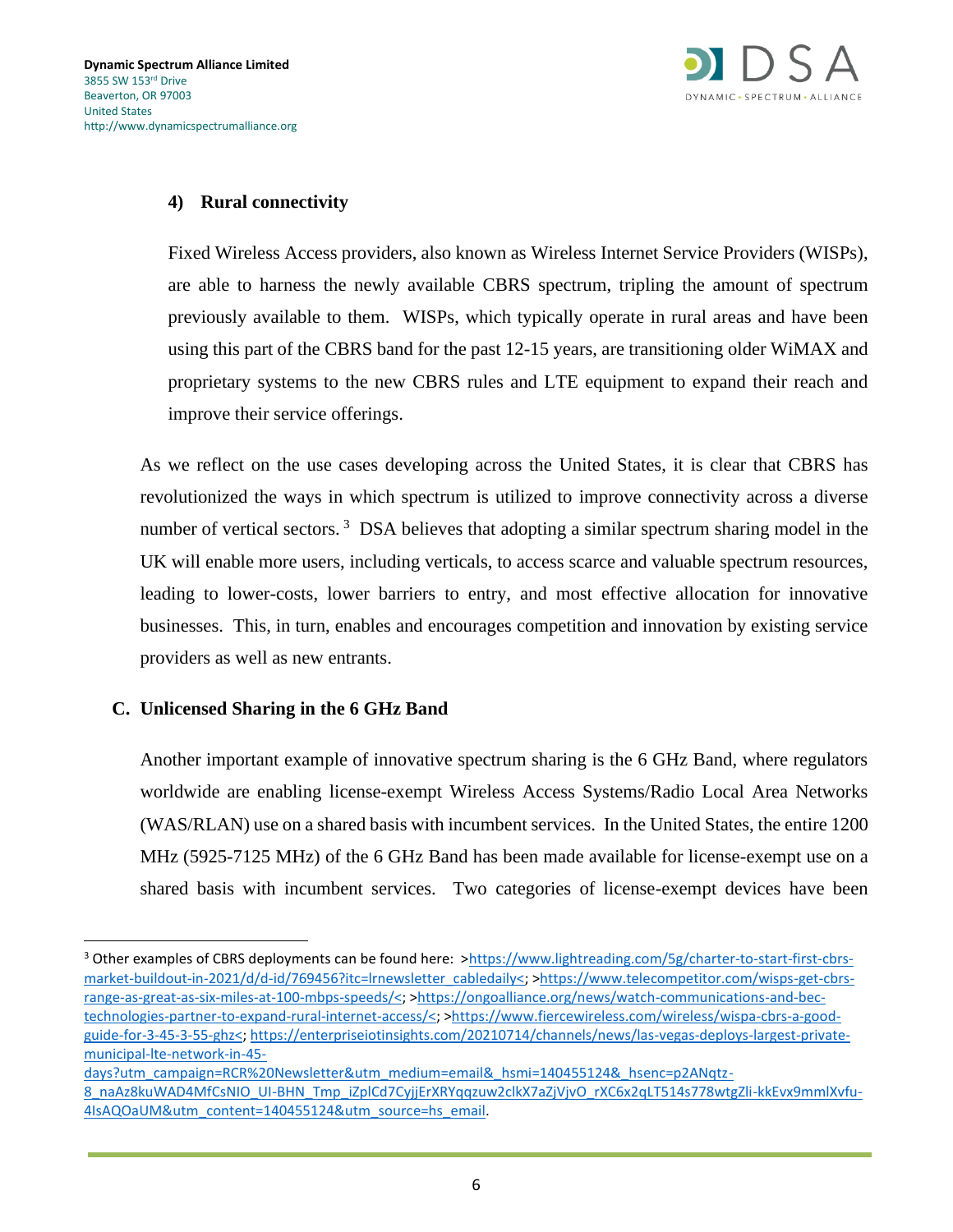

authorized to date: 1) Low Power Indoor (LPI) devices, and 2) Standard Power (SP) devices that can operate both outdoors and indoors under the coordination of an automated database system, known as the Automated Frequency Coordinator (AFC). A third category of Very Low Power (VLP) portable devices is also under consideration.

Under the new rules, WAS/RLAN operations in the band are able to commence while also ensuring that existing incumbent services, including fixed satellite services, fixed services and mobile service with some applications, such as electronic news gathering, can continue to thrive. The introduction of license-exempt devices did not necessitate a spectrum clearance process, which would have been complex and expensive.

In addition to the United States, many other countries, including the Republic of Korea, Saudi Arabia, Brazil, Canada, Chile, Peru, Costa Rica, Honduras, and Guatemala have already permitted license-exempt use across the entire 6 GHz Band. Mexico and Colombia are engaged in consultations that proposed to make the entire 1200 MHz available for license-exempt use.

### **D. DSA Recommendations**

### **a. 3800–4200 MHz**

As DCMS considers options for how the regulatory and policy framework can best support investment, competition, innovation, the adoption of wireless infrastructure, as well as the development and deployment of future wireless networks, DSA encourages the U.K. Government to leverage commercially available automated sharing technology, which will enable new systems to begin operations in bands identified for IMT, including 3800-4200 MHz, while also protecting incumbent FSS users. As described above, automated sharing systems have proven to be successful in protecting incumbent users while also enabling hundreds of additional users to leverage shared spectrum, maximize spectrum efficiency where it may be possible to authorize multiple users to operate on an overlapping and shared basis, and create more operational flexibility for new users to access spectrum for both indoor and outdoor use cases.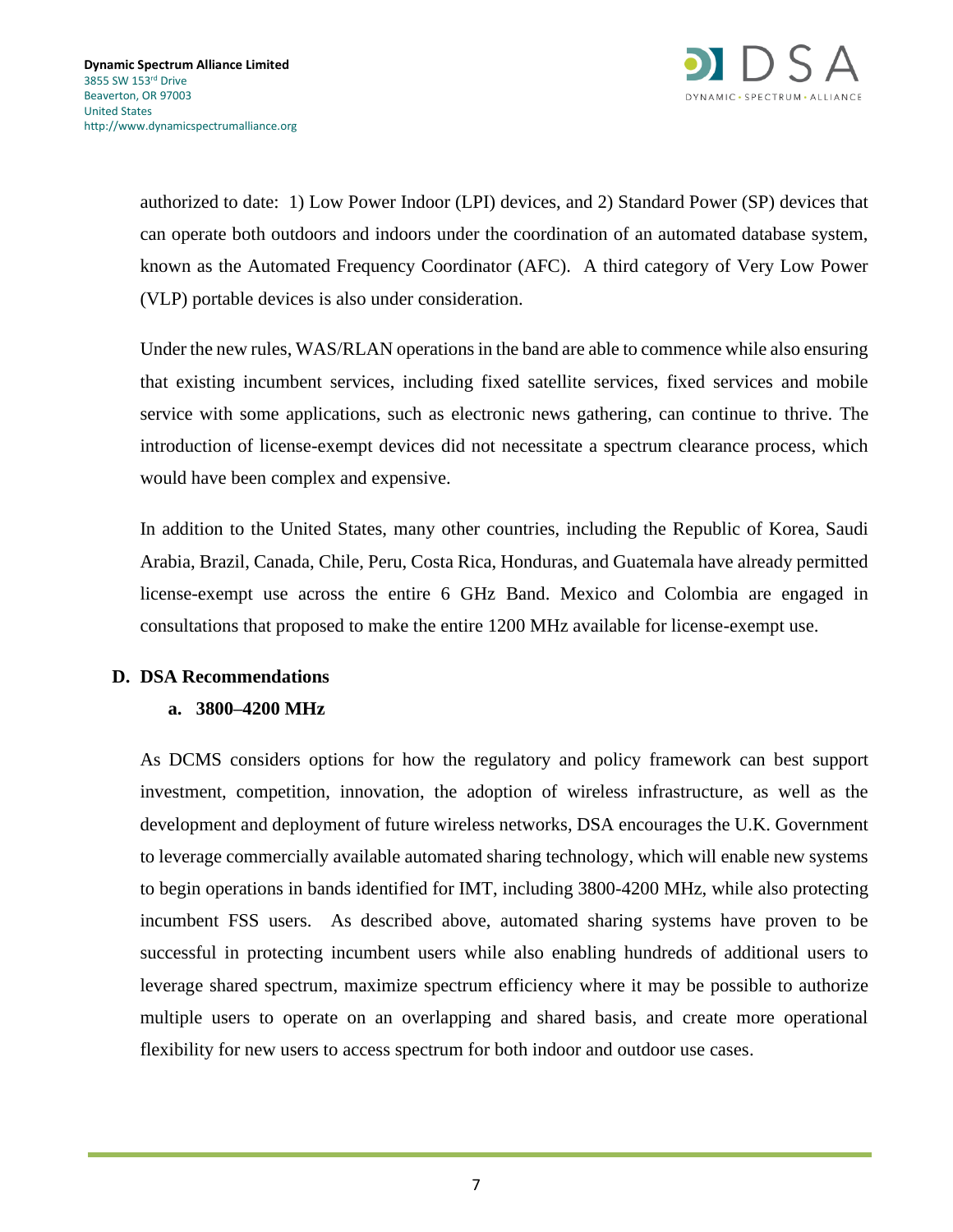In addition to implementing automated shared access technology, DSA recommends that the U.K. Government consider tiered licensing approaches where incumbents, such as FSS operators, are in the top tier, while new entrants are in one or more lower tiers and may operate so long as they protect the top tier. Such a tiered approach could be adopted as follows:

Tier 1 – Incumbent users. Users operating in the band that have the highest priority in accessing spectrum. Their access must be guaranteed at all times during their operation so their radio equipment does not need to be aware of other operations sharing the band.

Tier 2 – Licensed new users. New entrant users that require a degree of certainty in accessing spectrum. In order to ensure that the band can be shared with this tier of new users, it is fundamental that the operation of incumbent services is well understood (for example, they operate only in certain areas) and is predictable (for example, they operate at certain times or there is a way to know when spectrum needs to be vacated). If such information is not accurate enough or it is not available, then access to the band for Tier 2 users might be greatly reduced or not possible at all.

Tier 3 – Opportunistic users. New entrant users that can access spectrum on an unlicensed or licensed by rule basis. These users may not need access to spectrum over a larger geographic area and/or are operating indoors or on a campus or may be operating in more remote areas where spectrum usage will not be as competitive. In many cases, such networks are deployed in very remote areas where spectrum is largely unused and the risk of interference to higher tier users is negligible. There might be other cases where there is sufficient spectrum available and the envisioned applications allow QoS flexibility, for example because the band would mainly be used to provide additional capacity to networks using other anchor frequencies. In such cases, it is conceivable to have a third tier of users with minimal regulatory barriers and no need for interference protection from other Tier 3 users.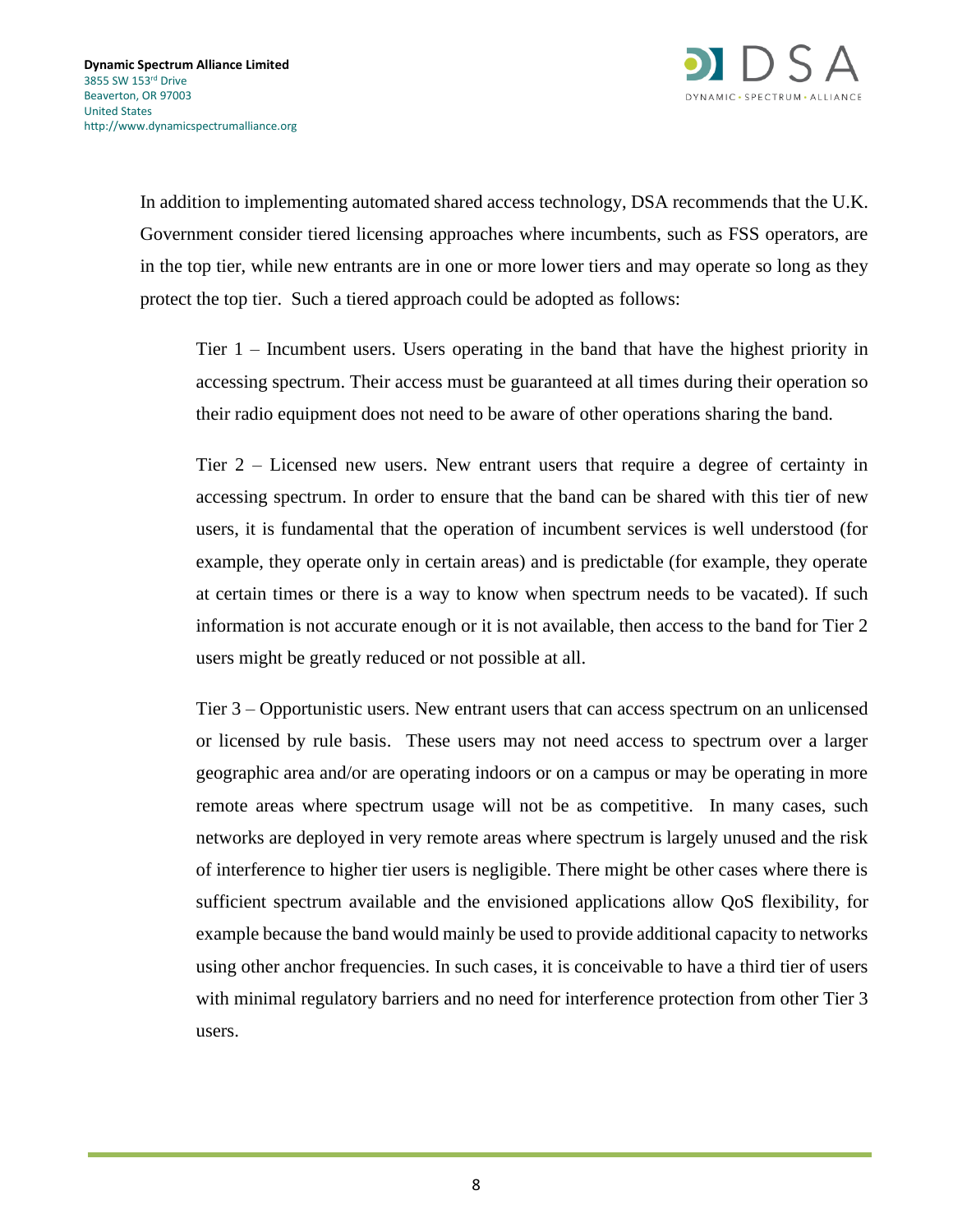

It is also possible to combine a tiered licensing approach with streamlined secondary market rights. For example, the new license conditions might include the right for the license holder to lease the spectrum to other users – whether on a geographic basis (partitioning) or by sub-dividing the spectrum (disaggregating). Such a secondary market can drive innovation, allow new technology to be deployed by leased spectrum users, and support various sectors, such as enterprise networks and industrial uses.

Additionally, DSA recommends the implementation of a "use-it-or-share-it" policy for licensed spectrum. Conceptually, use-it-or-share-it rules authorize opportunistic access to licensed spectrum that is locally unused or underutilized. Until the spectrum is actually put to use in a local area, it should be available for non-interfering use by networks and devices. Licensees lose no rights whatsoever. In 2016 the FCC authorized opportunistic access by GAA users to unused PAL spectrum in the CBRS band. Opportunistic use of unused PAL spectrum is controlled by the SAS, which requires that GAA users must periodically check with the database to renew permission to continue operating. This is one of the key reasons for the success of CBRS.

A general use-it-or-share-it authorization has a number of affirmative benefits. First, opportunistic access reduces spectrum warehousing in areas where the economics are least attractive for large service providers. It might increase access for operators that are interested in deploying, but who lack needed spectrum access in that local area. Second, opportunistic access further encourages secondary market transactions by facilitating price discovery on both the supply and demand side. For licensees, it will both identify users interested in a potential lease or partition and provide information on the potential value (i.e., how much is my spectrum worth?). For users, opportunistic use is an opportunity to test the local market and to determine the value of a more secure, longer-term lease or partition agreement (i.e., how much am I willing to pay for spectrum?). Third, opportunistic access will lower barriers to entry for innovative new use cases by parties that at least initially either cannot afford or do not believe they need to pay for exclusive use and interference protection. The option to deploy, at least initially, without committing to the cost of a long-term lease or license could be particularly useful for small providers and industries.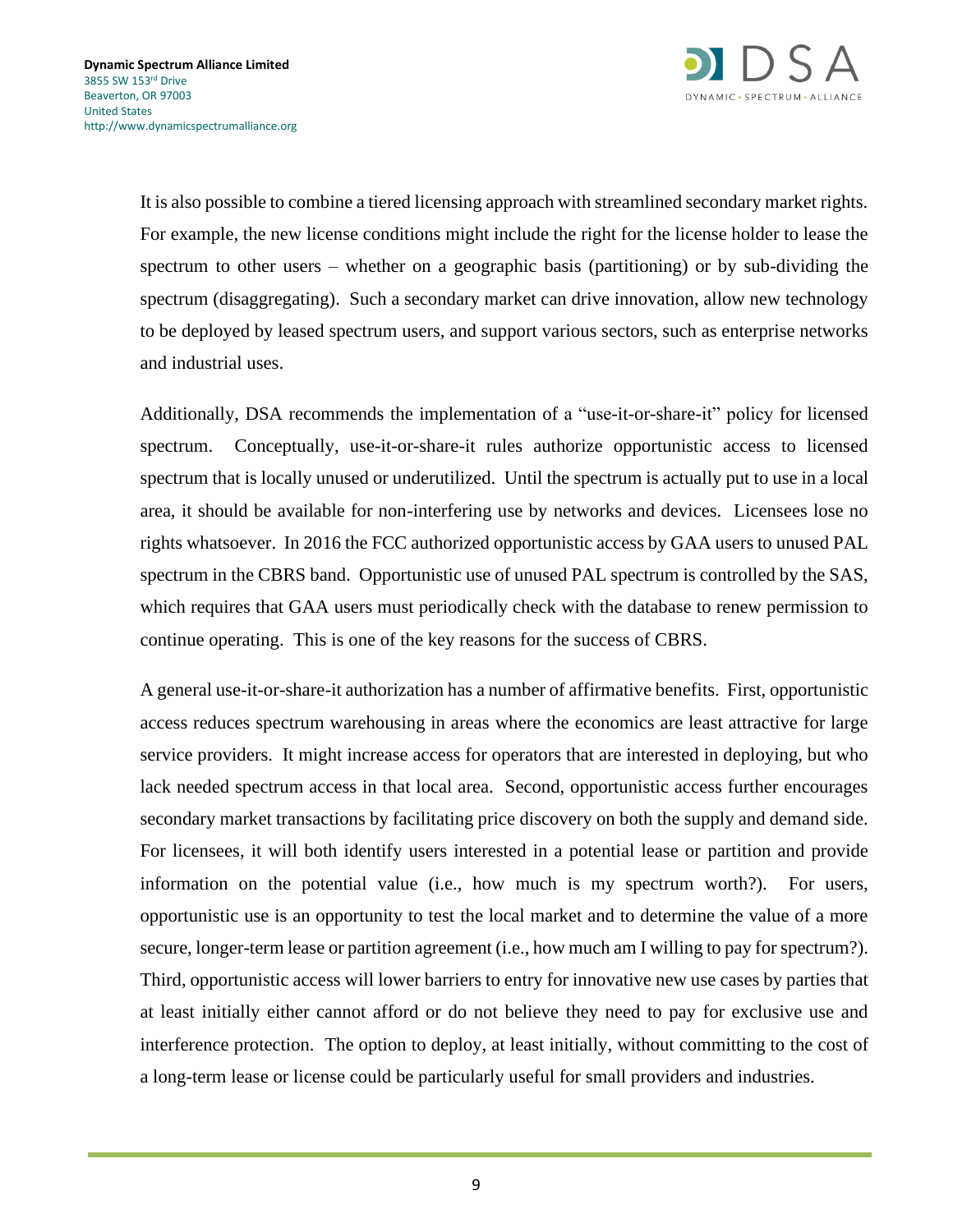

# **b. 5925-7125 MHz**

DSA would like to specifically highlight the importance of the full 6 GHz Band (5925-7125 MHz) for state-of-the-art WAS/RLAN systems and their evolution.<sup>4</sup> DSA believes that the highest and best use for this band is for WAS/RLAN devices. Unlicensed 6 GHz devices will offload traffic from cellular 5G networks (total data offload to unlicensed going from 74% to 79% in 2022), 5 which will lower the costs of network deployment for mobile operators and for edge investment by neutral host and third-party providers. Importantly, it will also lower costs for consumers.

While we acknowledge the significant progress made in the U.K. and elsewhere in Europe to develop regulations enabling licence-exempt access to the lower 6 GHz (5945-6425 MHz), DSA is of the opinion that licence-exempt access to the upper 6 GHz (6425-7125 MHz) is also imperative. The entire 1200 MHz of spectrum in the 6 GHz Band is required to meet the projected demand for mid-band WAS/RLANs and other uses. It would also support future Wi-Fi 7 devices feature 320 MHz wide channels. If only the lower 500 MHz is made available, only one 320 MHz channel is possible. On the other hand, three non-overlapping 320 MHz channels will be supported if the entire 1200 MHz of the 6 GHz Band is made available for WAS/RLAN.

While we respect the World Radiocommunication Conference 2019 decision to study coexistence between IMT with other incumbent services, DSA does not believe that these studies should delay opening 5925-7125 MHz frequency range should Administrations wish to do so. Furthermore, DSA does not believe an IMT identification is needed in any part of the 5925-7125 MHz frequency range as this would deny citizens and businesses the benefits of next generation of WAS/RLAN/Wi-Fi technologies.

DSA is aware that work has only recently started within CEPT on IMT coexistence studies under World Radiocommunication Conference 2023 (WRC-23) Agenda Item 1.2 and currently no

<sup>4</sup> DSA notes that in a recent revision to a previously published Wi-Fi Alliance (WFA) economic assessment study on the value of Wi-Fi to economies the new value to the global economy is anticipated to be \$4.9 trillion by 2025.

<sup>&</sup>lt;sup>5</sup> See Cisco Systems, Cisco Visual Networking Index: Global Mobile Data Traffic Forecast Update, 2017-2022.